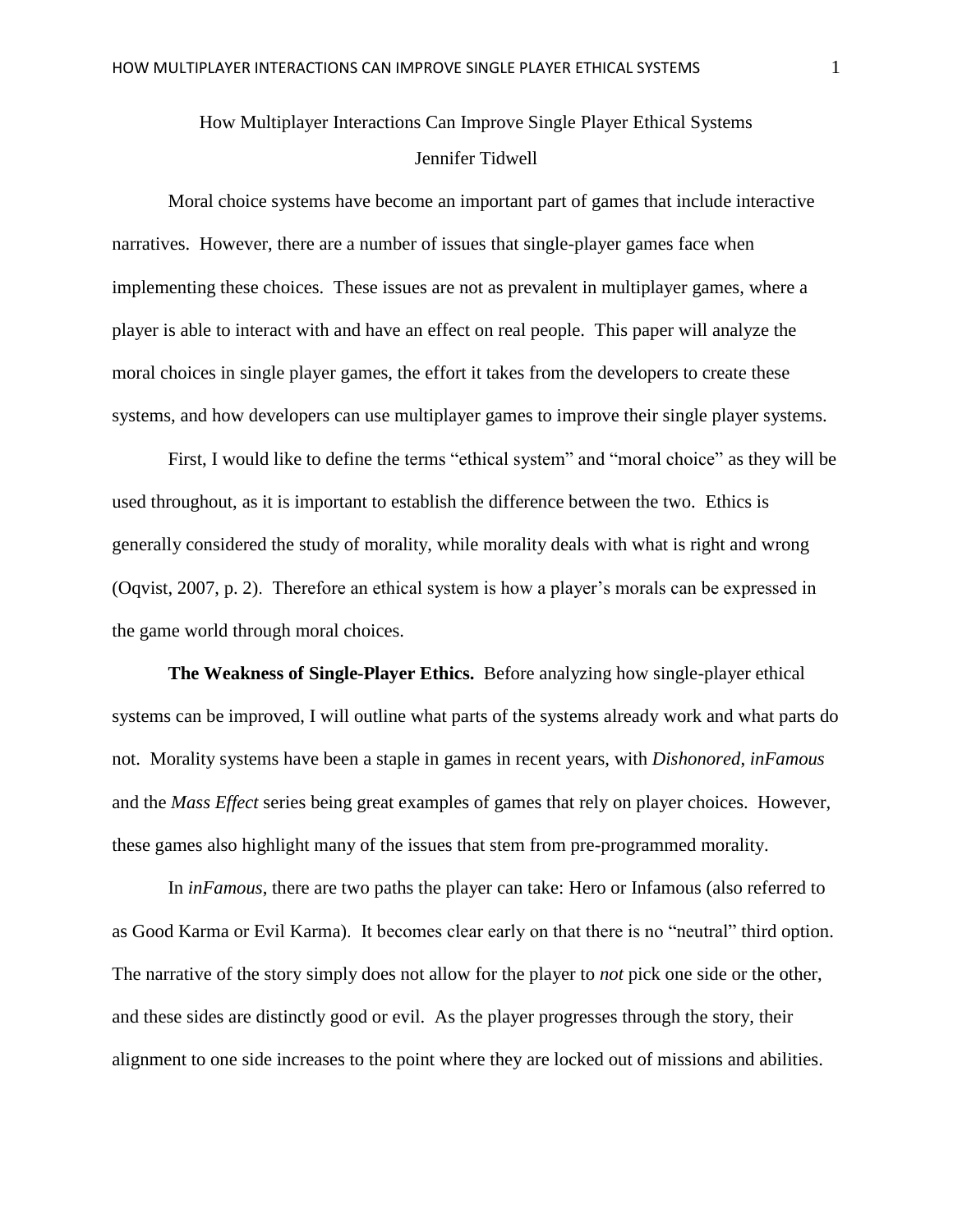*Dishonored* provides a similar black and white system, only now referred to as "lowchaos" or "high-chaos". The narrative of *Dishonored* offers a somewhat unique ethical situation to the player by qualifying all killing as high-chaos. There is also nothing distinguishing an act of vengeance from an act of self-defense or even arguable acts of mercy. Every time the player kills someone, no matter the reason behind it, it leads the narrative one step closer to the highchaos, negative ending. Killing is certainly *immoral*, but often times I was presented with moments in *Dishonored* where it was not necessarily *unethical*. One mission in particular involves choosing to either kill a target, or kidnap her and give her to a stalker, never to be heard from again (Arkane Studios, 2012). However, the game rules did not account for ethics. My choices in *Dishonored* became less about what I felt was right or wrong, and more about avoiding the high-chaos ending. This leads me to the second issue that prevails in these morality-based games: the narrative.

An ethical system in a game is often used in service of an interactive narrative. While this is not a critique of divergent stories on their own, it is important to mention how they affect ethical systems. *Dishonored, inFamous* and *Mass Effect* all contain branching plotlines that are in some way tied to a player's choice. While this can affect the narrative in some ways, there are many moments where the choice a player makes feels hollow. For example, in the first *inFamous*, there is a moment where the player, as the character Cole McGrath, has to choose between saving the love of his life, Trish Dailey, or several doctors. However, no matter which choice the player makes, the narrative will change to ensure that Trish is never the one you save (Sucker Punch Productions, 2009). It can be argued that the choice itself – being willing to sacrifice the life of one person for the lives of many – is more important than any narrative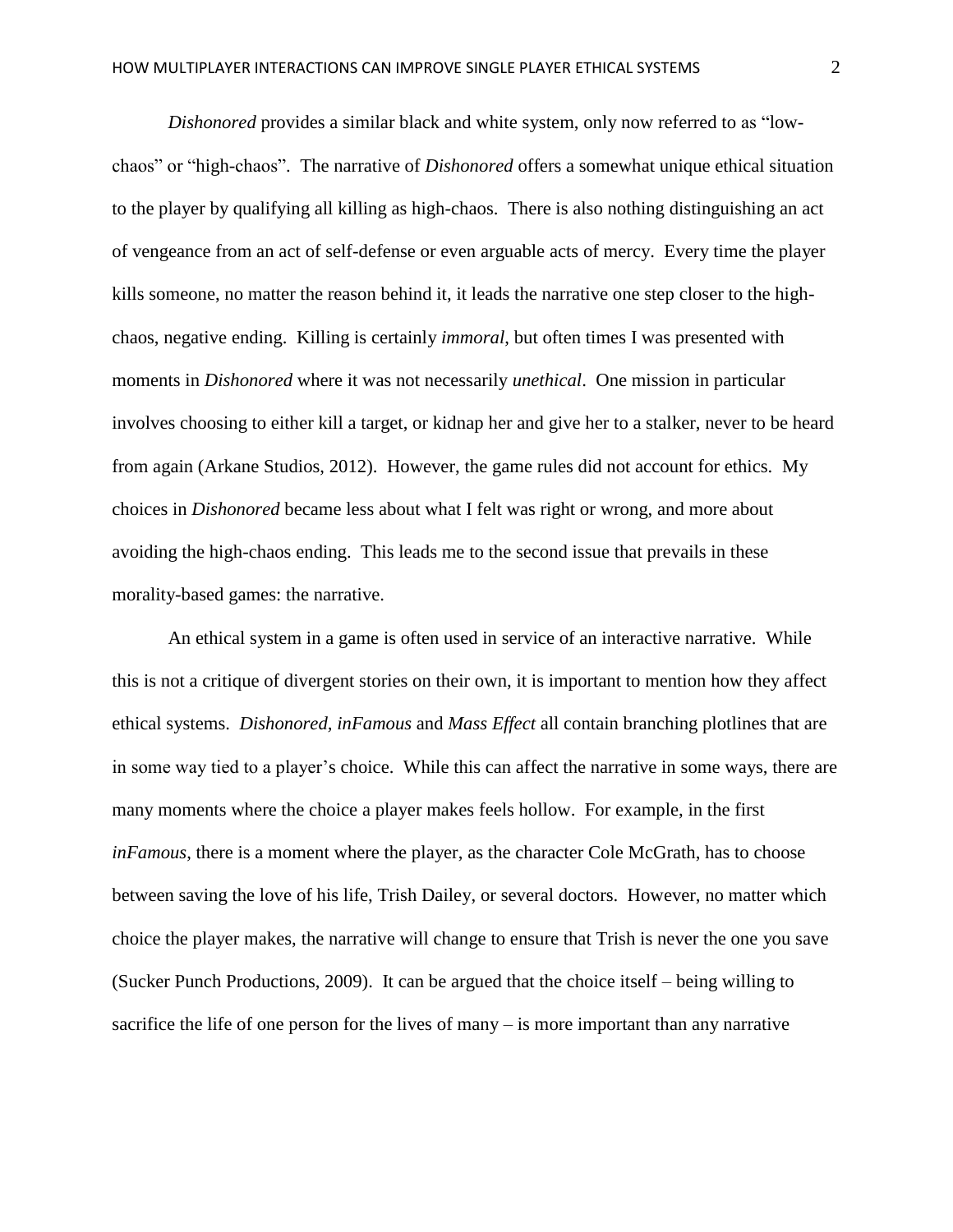consequence (or lack thereof), but the inability to affect the story in any significant way makes choices like these ring false.

The first action a player takes in the first *Mass Effect*, after creating their own version of Commander Shepherd, is choose how Shepherd responds to two characters. However, the dialogue options the player chooses from do not correspond with the actual words that Shepherd speaks. Choosing the option "You're overreacting" leads to Shepherd saying, "You always expect the worst" (BioWare, 2007). This is a small distinction on paper, but when voiced it can make an enormous difference to how the player perceives their relationship to the character. Later on these dialogue choices begin to affect the game's ethical system of "Paragon" or "Renegade", and the divide between what players tell Shepherd to say and what Shepherd actually says becomes more prevalent.

Jesse Schell states in his book, *The Art of Game Design: A Book of Lenses* that "time travel makes tragedy obsolete" (2014, p. 269). Saving is an important part of modern games. It can also function as a form of time travel for the player: if they make a mistake, they can simply reload from a previous save and undo that choice. This also allows them to undo any narrative decision they might not agree with. Playing becomes less about the player making choices, and more about avoiding mistakes on a predetermined path as they strive for the ending they want.

This can not only undo the emotional weight of an action, it can also reveal the moments in a game that actually hinge on false choice, like the death of Trish Dailey outlined above. Interactive narratives do lend themselves to replayability, but if no effort is put into making these divergent paths unique and meaningful, then players can be left wondering why they were given the choice at all. In analyzing the choices in the game *Disney Epic Mickey,* Jeffrey Matulef makes note of the lack of influence his choices have on the game's narrative: "Your decisions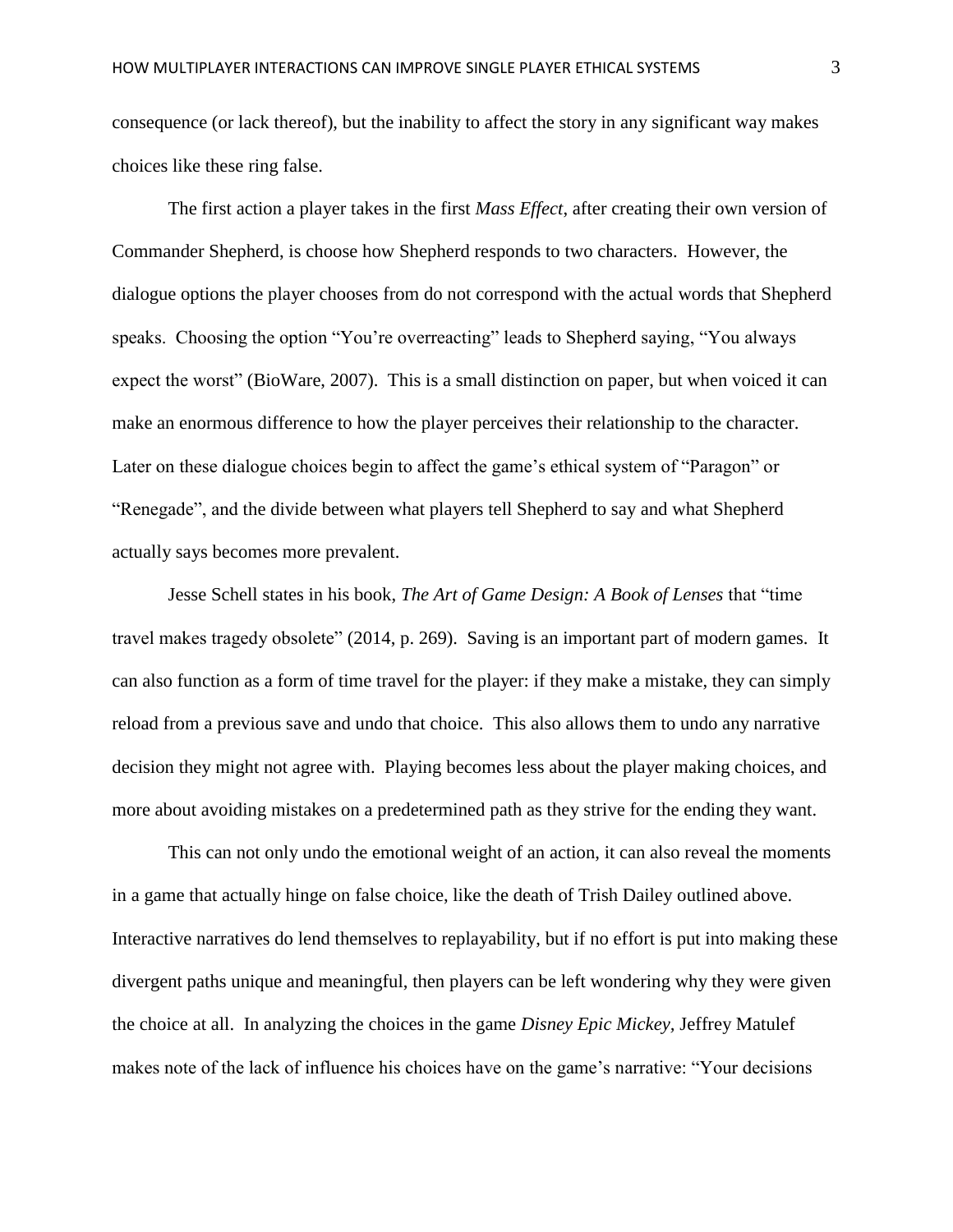hardly make a difference, rendering them moot.... In one playthrough I was extremely nice to everyone and an NPC criticized me for being too soft. In my next playthrough I was a selfish, mean-spirited bastard and she said the same thing" (Matulef, 2010).

When discussing *Disney Epic Mickey*, the game's designer Warren Spector claimed, "There is absolutely no good Mickey and bad Mickey… There is 'what kind of hero am I?', 'who do I want to be?'… If anybody sees a judgement in this game, it is an absolute failure on my part" (Matulef, 2010). He wanted to create a game that felt like a true ethical experience for the player, where their choices were their own and held weight. The labels of good and evil not only leave little room for neutral ground, but also make the player feel like they are being judged by the designers for doing something they were told they could do.

Within the opening moments of the game, Matulef found a moment that he felt broke Spector's mandate of a judgement-free game: "The very first choice in the game is based around saving a gremlin strapped to a catapult or collecting the treasure weighing it down. Clearly the former is the right thing to do and while Spector may not judge you for your selfish action, Mickey's sidekick Gus the Gremlin will" (Matulef, 2010).

In reality, people are often judged for their actions, so it is fair to believe that non-player characters can judge players for their actions within the world of the game. However, real people can think, reason and change their opinions based on evidence and context. Non-player characters (NPCs) are all preprogrammed by a team of people, and as a result their opinions are limited to what is included by the developers. Including the amount of choices required to simulate more complex thought in an NPC would take countless computations and resources.

**Does It Matter?** It is one thing to critique moral systems as they currently are in singleplayer games, but it is also important to understand why those limitations are chosen. When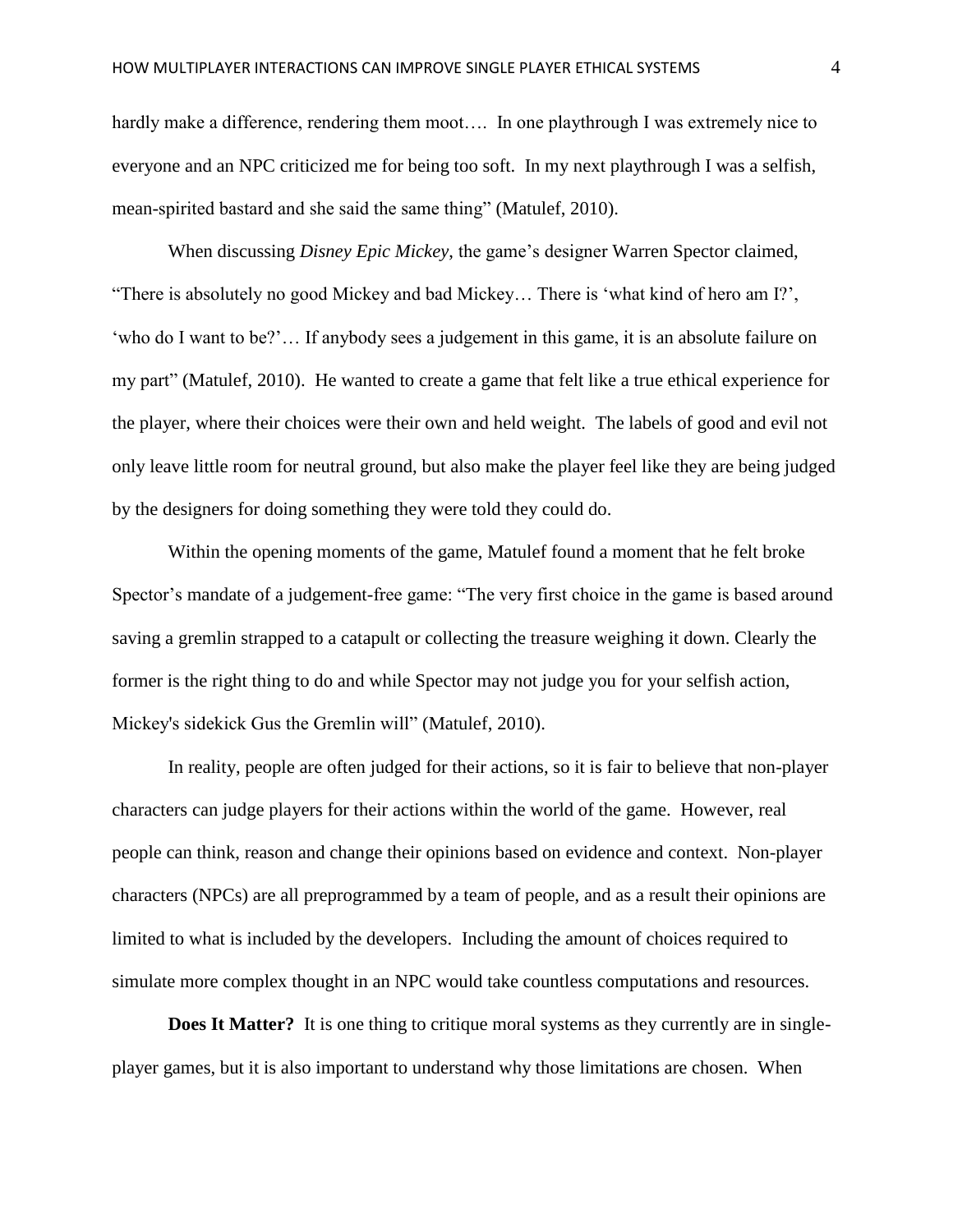playing a game, we acknowledge that we must follow the rules of the virtual world. In an analysis of interactive story, Ernest Adams states, "However the role is defined, when the player chooses to play, he enters into a contract with the designer…. The designer promises to provide a credible, coherent story if and only if the player promises to behave in credible, coherent ways" (Adams, 2013). Except, the more choices the player is given, the more difficult it can be for a developer to anticipate every move they will make.

Every game that features any kind of choice requires time and effort in crafting those divergent paths. In order to make these choices have weight, they need to lead to different outcomes. Developers do this to add worth and replayability to their game, but how often is all of that content actually seen? Is it actually worth it to put in the effort to present these choices to the player? According to Peter Molyneux, creator of the *Fable* series, players are "just gonna be nice…. And it makes me sick, because you know, in a game like Fable… we spent months, months and years crafting the evil side of Fable, and only ten percent of people actually did the evil side" (Lange, 2014).

Amanda Lange conducted a survey to try and discover how many people actually experienced both sides of a moral system, using an unspecified game for her study. "Within that subset of players, 59 percent of participants played the game as a good character. 39 percent of those who played the game only once did not expressly play good or evil, but claimed to make decisions 'on a choice by choice basis'" (Lange, 2014).

Players that only make it through a game once may only see one path outlined by the developers. However, that should not be seen as a sign that developers should not try to create engaging ethical and moral choices for the player. It should be seen as a challenge. As mentioned above, one of the issues of moral choice systems in games is the tendency to be black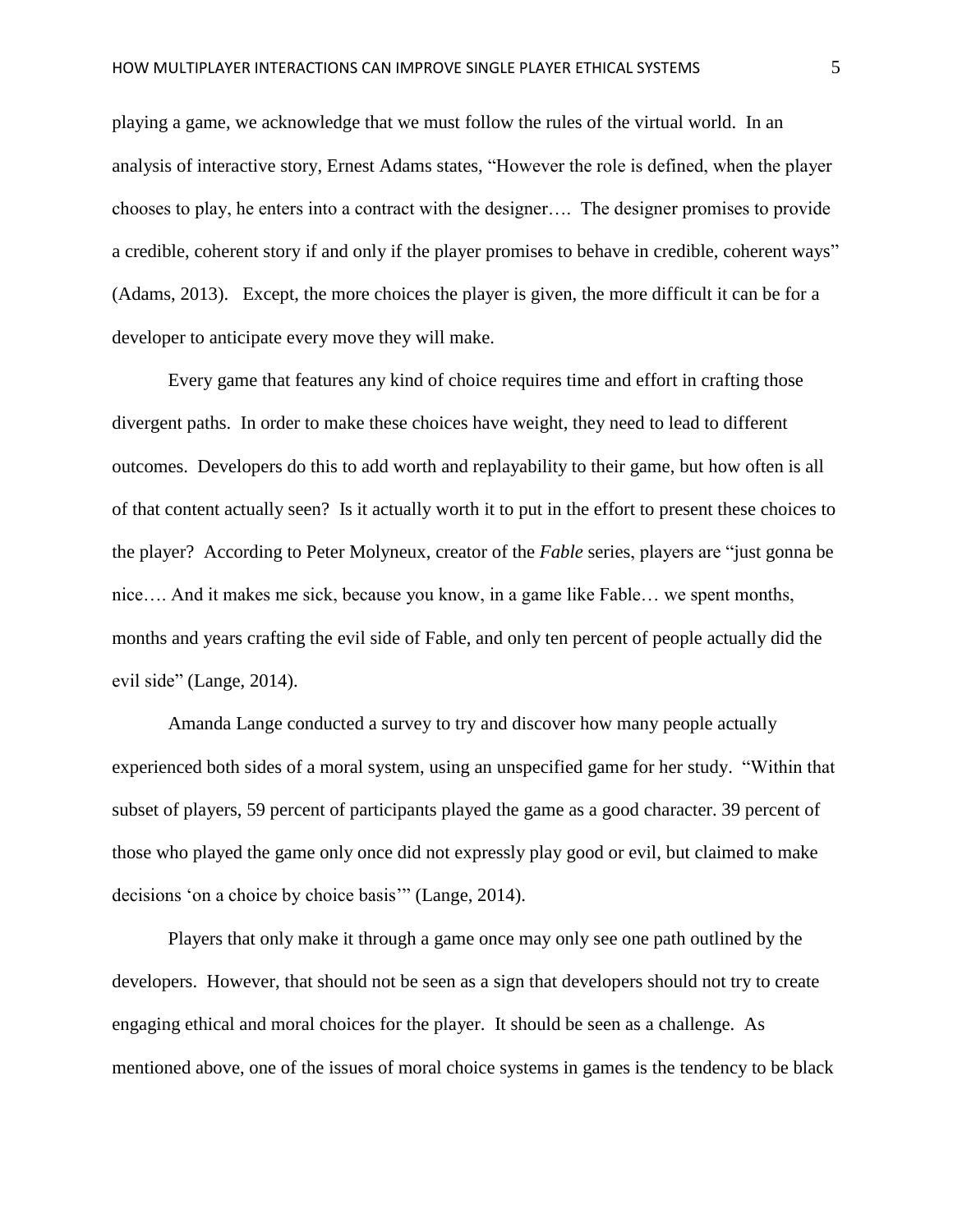and white when it comes to the paths a player can take. This does not challenge players to think critically about their decisions.

Studies have been conducted that suggest players can and do see video game characters as social beings, in spite of them being fictional. In real life people normally act in dependent of a moral code, so it is reasonable to believe that players react to moral situations in video games in a similar way (Shafer, 2012). Games, as an interactive medium, can therefore present a number of situations and choices that are simply not possible or viable in reality. "As players we reflect critically on what we do in a game world during a game experience, and it is this capacity that can turn ethical concerns… into interesting, meaningful tools for creative expression" (Sicart, 2011, p. 63).

Having an ethical viewpoint is not the same as acting on them when the time comes. Creating a place where players can not only practice their ethical views, but also repeat or change them, can help players outside of the game world as well (Schulzke, 2009). Developers can and should create these places for their players, while hopefully avoiding the pitfalls outlined above.

**How Multiplayer Can Help.** Social interactions are affected by ethics, and ethics can also be affected by the people we interact with. This is what makes multiplayer games important when dealing with ethics in the virtual world, because individual acts can affect other people. By design, single player games cannot do this. However, there are other aspects of multiplayer games that they can adapt for more successful ethical systems.

In *World of Warcraft* (*WoW*), the game is divided into two factions: Alliance and Horde. While players are required to choose a faction, neither is explicitly assigned the role of "good" or "evil". Removing labels does not need to change how non-player characters can perceive the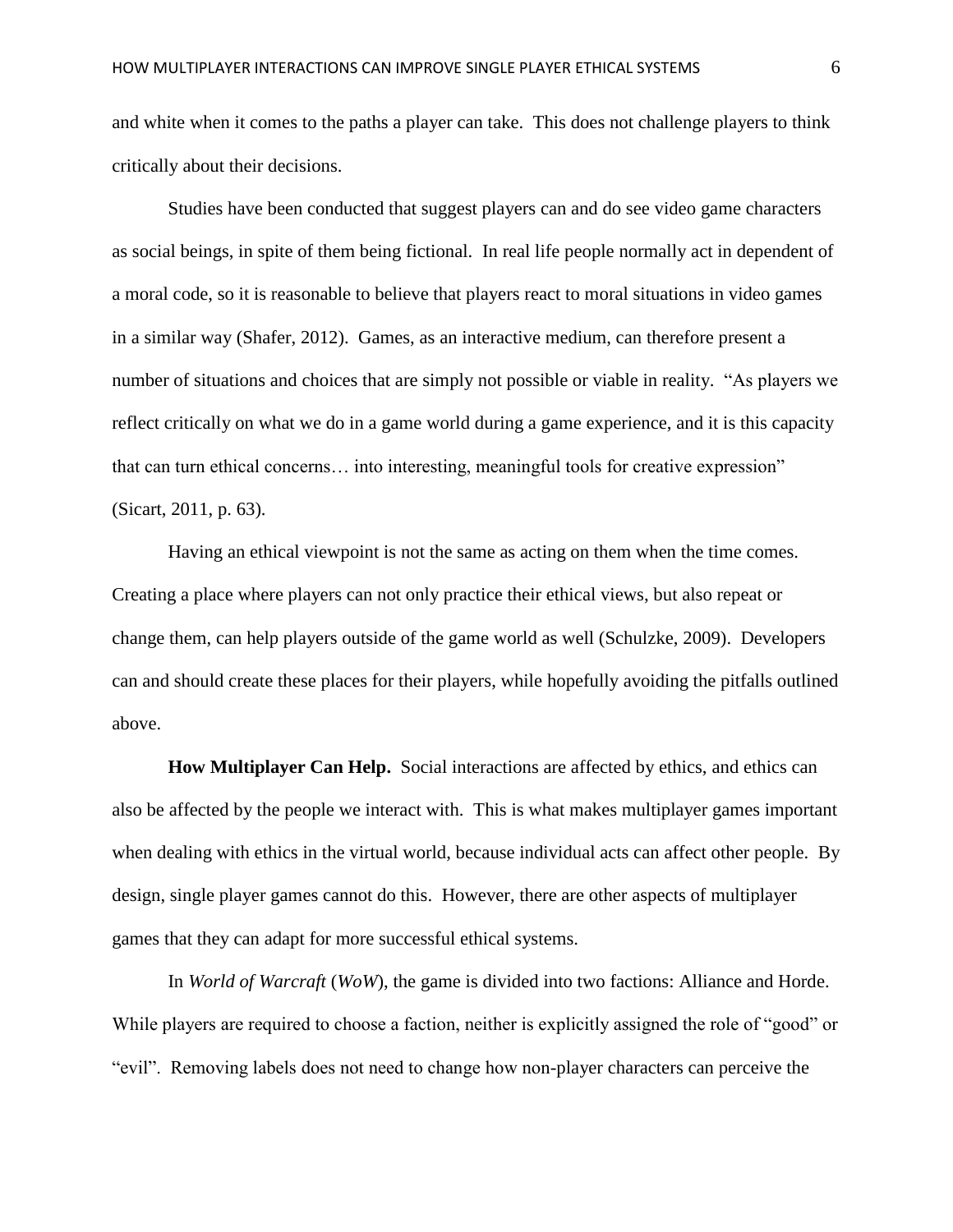actions of the player, but doing so can remove the feeling that the player is being judged by the developers for decisions they are allowed to make.

In *WoW*, the only people that judge the actions of players are other real people, and the players themselves. Presenting a player with only the facts of a situation, instead of telling them whether they *should* see something as morally good or bad, allows them to decide their own ethical stance on their choices. *WoW* excels at this by not painting either faction in a wholly positive or wholly negative light. It also includes a system of honorable kills, which a player earns by killing players of the opposite faction that are not of a significantly lower level than them. This discourages players from attacking weaker characters, but does not forbid it. Rather than offering negative feedback and punishing (or judging) this kind of behavior, the developers simply encourage positive behavior and fair play (Blizzard, 2004).

Both the Horde and the Alliance are populated with NPCs and players that perform questionable acts against one another and an individual player can decide who they agree with and who they will fight for. A similar tactic is utilized quite successfully in the single-player game *The Elder Scrolls V: Skyrim*. *Skyrim* also contains factions – fifteen that the player can join, like the werewolf Companions or the feared Dark Brotherhood, and additional non-joinable factions. Joining a faction in *Skyrim* is entirely optional, but does provide benefits, much like joining a guild in a multiplayer game*.* Factions will issue quests for the player, which might include something that the player does not agree with, like killing a character the player might have grown close to (Bethesda Softworks, 2011). This gives the player an opportunity to express their ethical views within the game without penalty or judgement: the player can accept the quest and complete it, or simply ignore it. While these factions are not run by real people, and instead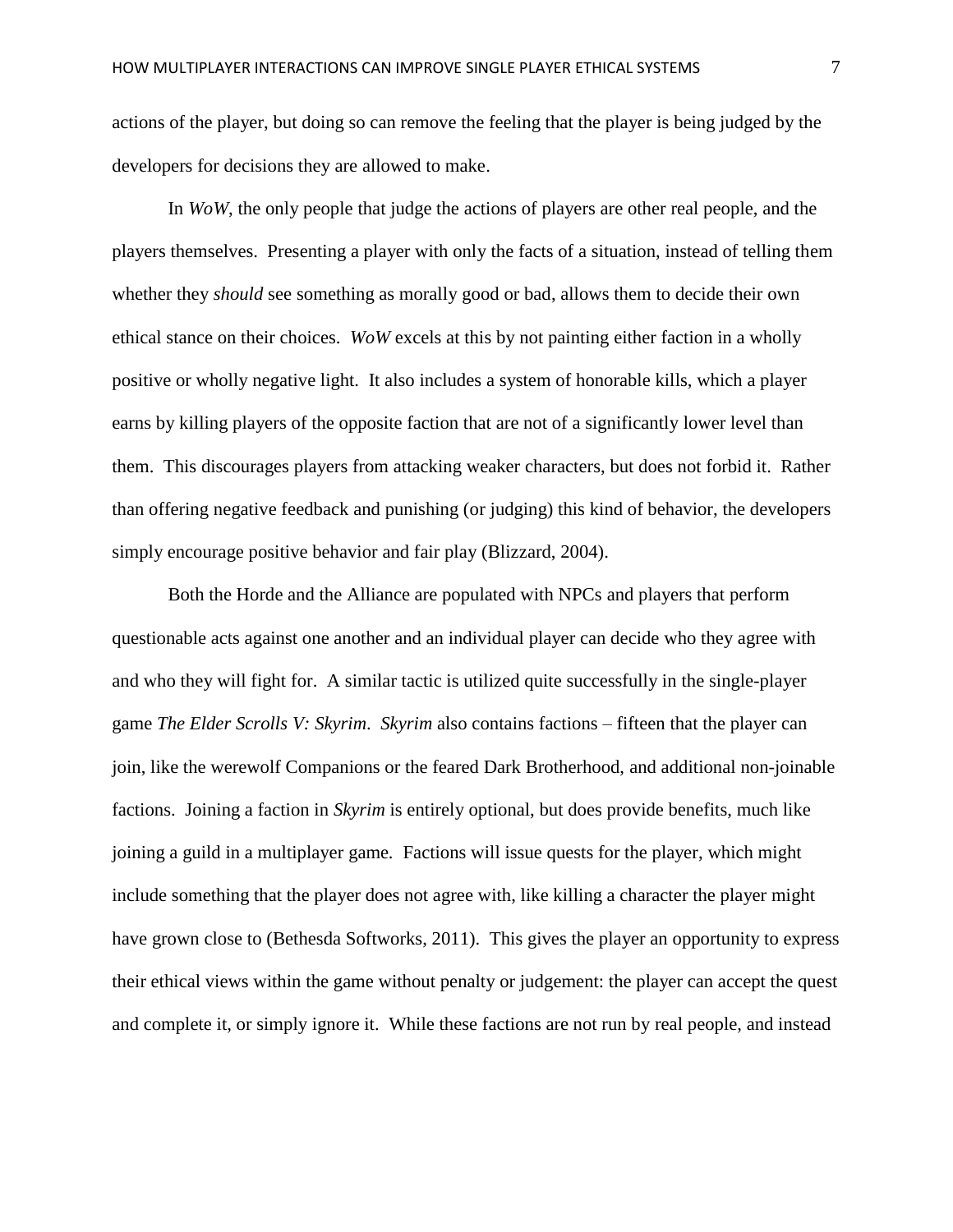are preprogrammed with regulations and populated with NPCs, they still simulate a virtual community that the player can connect with.

If the first lesson single player games can learn from multiplayer is to allow players to decide the ethical implications of their choices for themselves, the second lesson would be to provide a way of sharing those implications with others. "Games that foster community give the players a steady stream of things to talk about. This can come from the depth of strategy inherent in the game… or rule changes that are introduced over time" (Schell, 2014, p. 360). It can also come from discussing how players reacted differently to the options presented to them.

Guilds are a good way to foster relationships in multiplayer games. Created and managed by players, guilds play an important part of the massively-multiplayer online (MMO) experience, both in *WoW* and various other MMOs such as *Star Wars: The Old Republic* and *Ultima Online*. These player-run communities can contribute to keeping a player interested in a game due to its social aspect, and over 66% of *WoW* players are a part of a guild (Ducheneaut, Yee, Nickell, & Moore, 2006).

In early 2006, a group of *WoW* players in the guild Serenity Now (SN), launched an ambush on opposing players gathered at a memorial for one of their guild mates who had passed away. This garnered a lot of attention for the guild and *WoW* in general, with many people split on the topic of whether or not what SN had done was morally or ethically wrong. Some blamed the targeted guild for broadcasting their intentions, and saw this as baiting other people into attacking them, while others were adamant that SN was wrong (Goguen, 2009, p. 1).

Whether SN was right or wrong is ultimately not important. What is important is that the game allowed these types of situations to arise and these conversations to take place both inside the game and out. "In online computer games there are often bans for those who use software or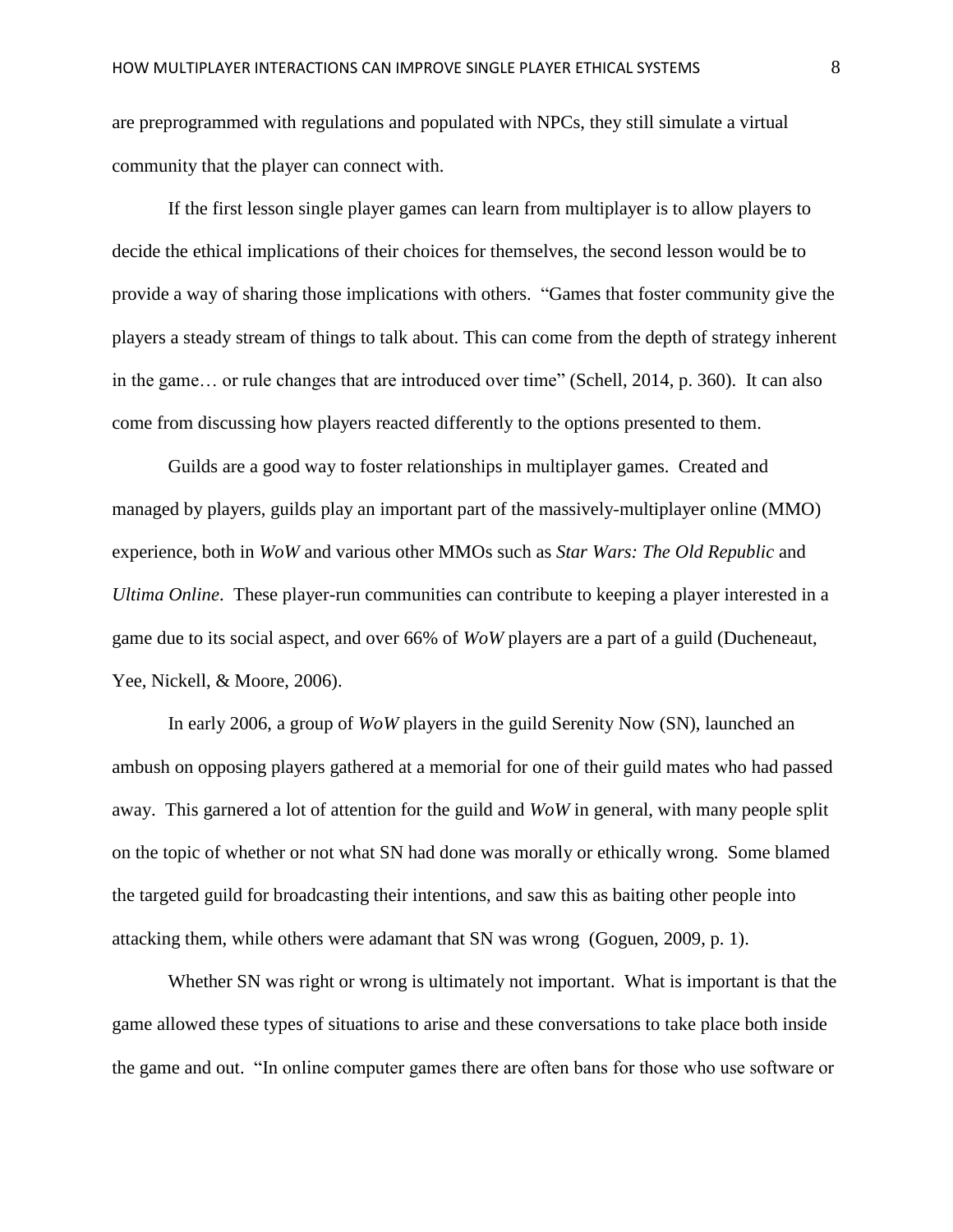hardware designed to obtain unfair advantages" (Sicart, 2011, p. 65). Multiplayer games are especially equipped to allow players to communicate and even police one another's behaviors, and issue judgements. However, social pressure does not only exist when players play together anymore, especially with the emergence of streaming sites like Twitch.TV and the PlayStation 4's Share feature. Just because a game is built for a single player, does not mean that player has to have an isolated experience.

In his essay on ethics in multiplayer games, Gustav Oqvist says, "The game mechanics encourage players to seek help from each other, but since these are real persons, it is up to them to value the help they get. The feedback they give also fosters other players to play better" (2007, p. 12). Along with factions, *Skyrim* goes a step further to simulate a team for the player in the form of "followers". A player finds followers all throughout the world of *Skyrim*, much like a *WoW* player might stumble across another, and can travel with and complete quests together. While the followers are not as versatile as a real person, the idea of artificial partners that players can connect with allows for a wide variety of situations, including ones where a player can be challenged in a moral way. It is simply up to the developer to provide those situations, and for the player to decide how to act.

The important aspects to remember when providing a player with moral choices are to make them feel as though those choices have weight, and that they are truly their own choices to make. That does not mean that all games that deal with ethical situations should offer moral choices to the player. If a developer feels they have something important to say, it is their right to say it. However, if the purpose of a game is to provide a player with the ability to express themselves and their ethical decision, then it is best to simply provide them the tools to play with.